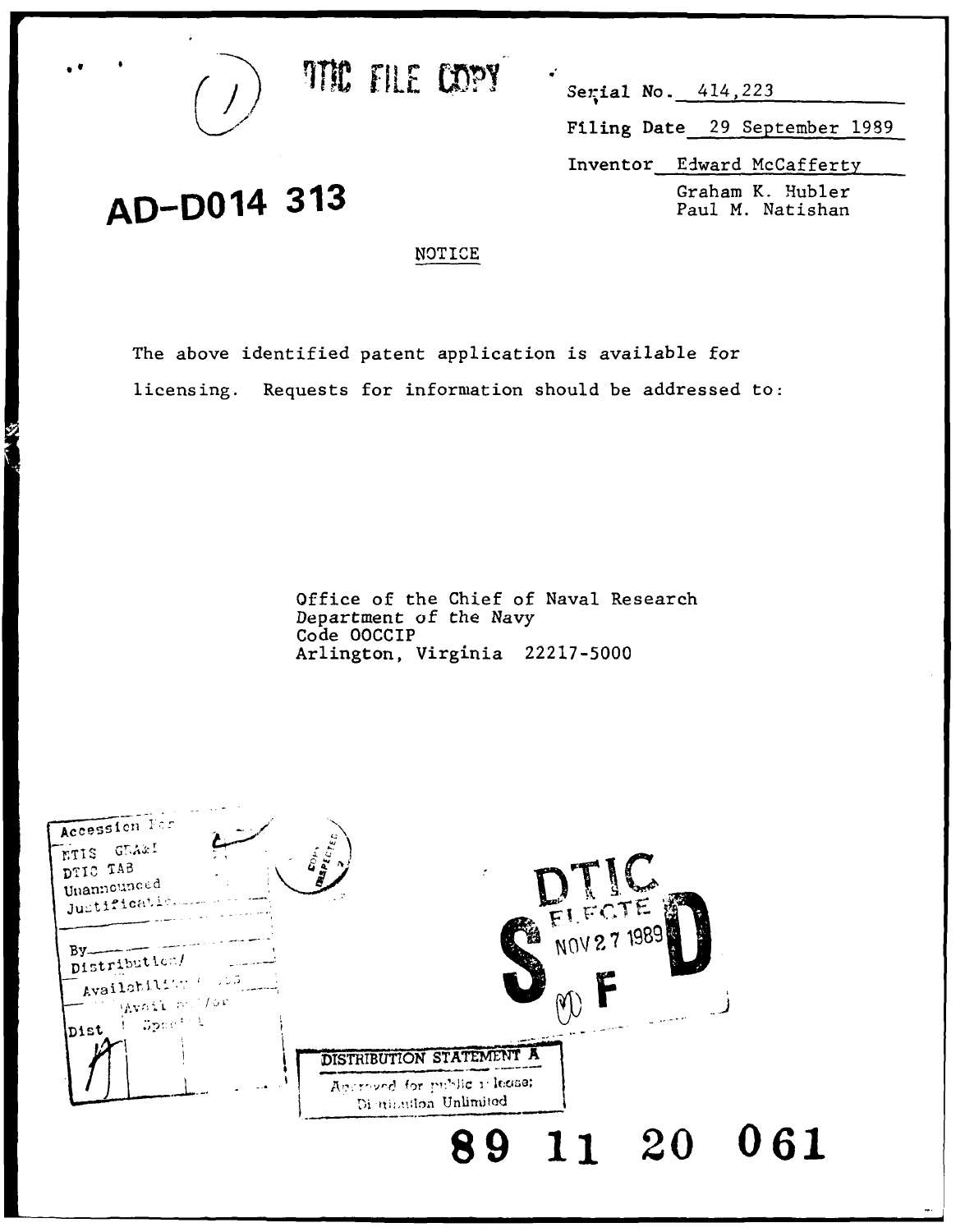**PATENT** APPLICATION **NC 70918**

| $\mathbf{1}$<br>$\overline{\mathbf{2}}$ | IN THE UNITED STATES PATENT AND TRADEMARK OFFICE<br><b>APPLICATION FOR LETTERS PATENT</b> |
|-----------------------------------------|-------------------------------------------------------------------------------------------|
| $\mathbf{3}$                            | ALLOYING OF METALS FOR CORROSION RESISTANCE                                               |
| 4                                       | <b><i>BPECIFICATION</i></b>                                                               |
| 5                                       | BACKGROUND OF THE INVENTION                                                               |
| 6                                       | FIELD OF THE INVENTION:                                                                   |
| 7                                       | This invention relates, in general, to corrosion inhibition,                              |
| 8                                       | and, more specifically, to a method of forming corrosion resistant                        |
| 9                                       | bulk metals.                                                                              |
| 10                                      | DESCRIPTION OF THE BACKGROUND ART:                                                        |
| 11                                      | Aqueous corrosion is a major problem in the performance and                               |
| 12                                      | durability of metals in many applications. It has been found that                         |
| 13                                      | many transition metals and their alloys, such as aluminum alloys,                         |
| 14                                      | have good uniform resistance to corrosion because of the formation                        |
| 15                                      | of a protective passive oxide film. However, the major corrosion                          |
| 16                                      | problem with such metals is the localized breakdown of this passive                       |
| 17                                      | oxide film. This breakdown leads to the initiation and growth of                          |
| 18                                      | corrosion pits.                                                                           |
| 19                                      | The breakdown of the passive oxide film and subsequent pitting                            |
| 20                                      | of metals can be partially explained in terms of surface charge                           |
| 21                                      | characteristics of the metal oxide/solution interface. To cause                           |
| 22                                      | pitting, an ion (such as chloride) must first adsorb at the metal                         |
| 23                                      | oxide/solution interface before penetration or dissolution through                        |

24 the oxide film to locally attack the underlying metal.

**I**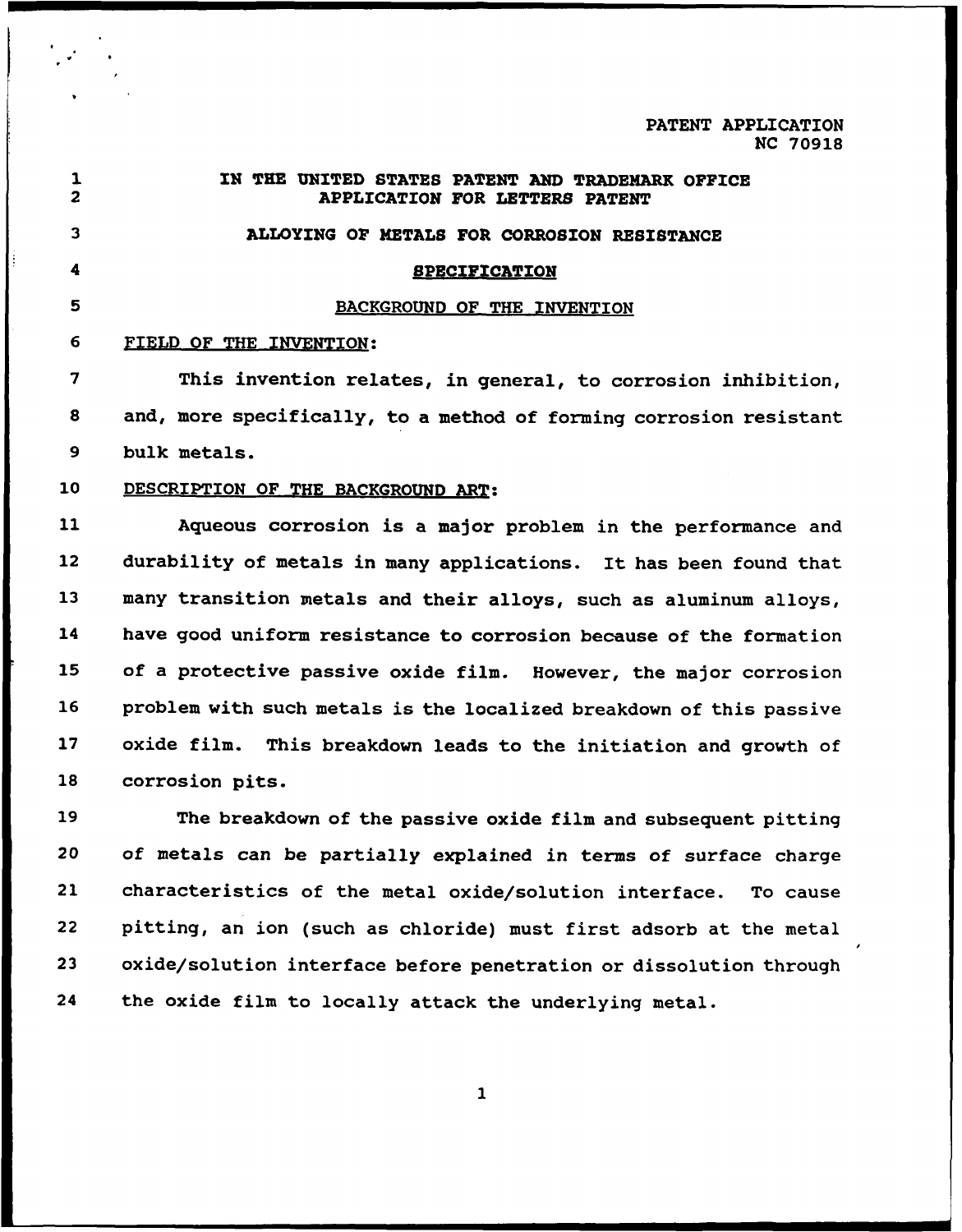## **MCCAFFERTY, HUBLER, NATISHAN <b>NC 70918** NC 70918

# SERIAL **NO. PATENT** APPLICATION

1 The adsorption characteristics **of** an oxide-covered metal 2 surface depend on the net surface charge of the metal. An **3** important parameter controlling this surface charge is the **pH** of 4 zero charge of the oxide. The pH of zero charge of the oxide (pH<sub>oxc</sub>) **5** is the **pH** of a solution at which the surface oxide in such solution **6** has a net zero charge. In general, whether or not a given oxide-**7** covered metal such as aluminum is subject to corrosive attack in **8** a given aqueous environment will depend on the relative values of 9 pH<sub>ozc</sub> of the metal oxide, the pH of the solution and the charge of 10 the attacking species. "The Effect of **pH** of Zero Charge on the 11 Pitting Potential," Jour. Electr. Soc., Vol. **133,** No. **5,** (May 12 **1986).**

**13** Various techniques have been used to combat the adsorption of 14 ions and subsequent corrosion of such metals. It has been found 15 that localized corrosion resistance of metals such as aluminum can **16** be improved by conventional alloying techniques wherein an alloy 17 is selected wherein the pH<sub>ozc</sub> of the alloy's oxide inhibits **18** anion/cation adsorption. However, conventional alloying techniques 19 are limited by two considerations. First, alloying additions are 20 normally based on strength considerations, but the resulting 21 intermetallic phases generally disrupt the passive oxide film and 22 are detrimental to corrosion resistance. Second, most alloying **23** elements known to improve corrosion properties have a limited 24 solubility in many metals, such as aluminum.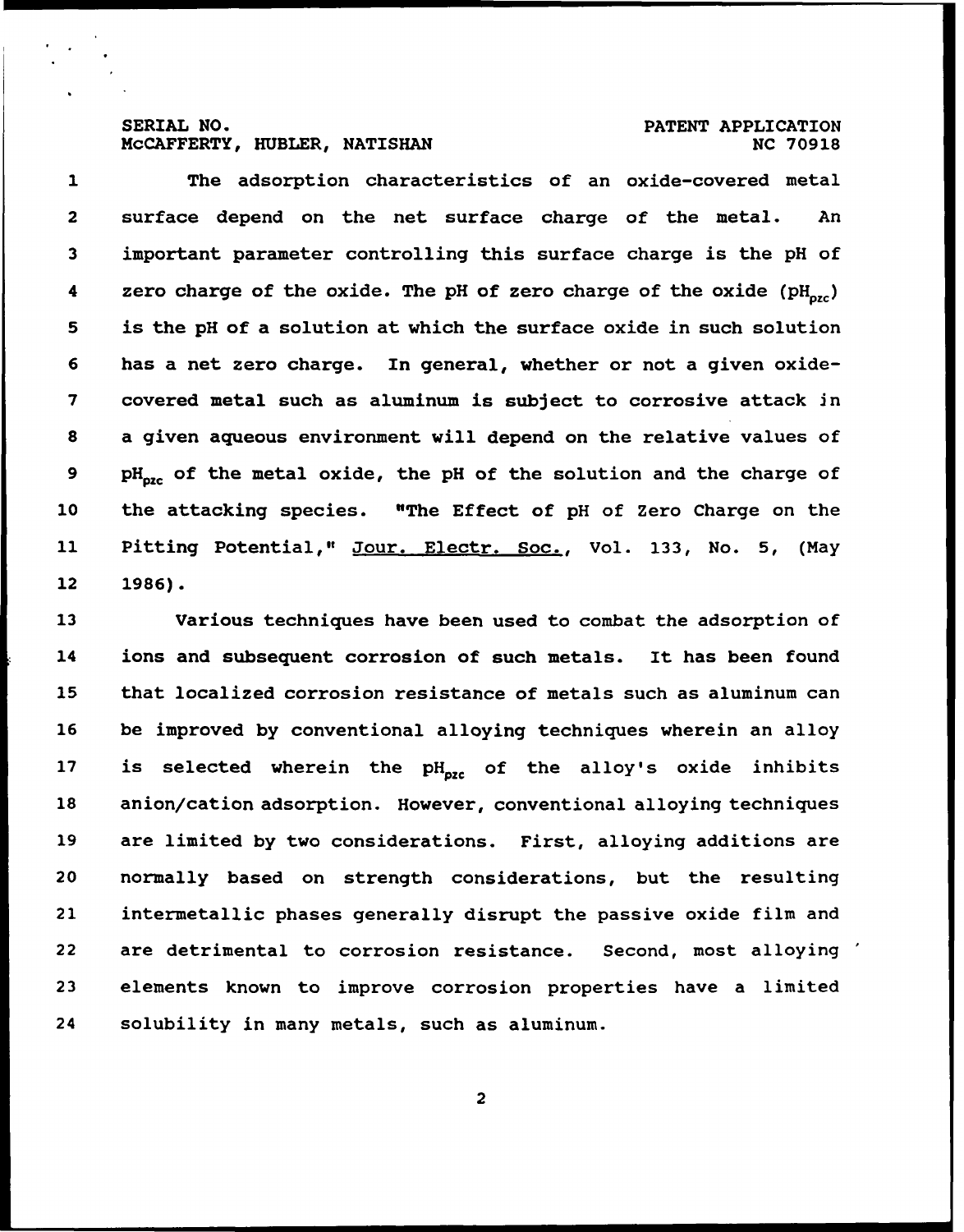# SERIAL **NO. PATENT** APPLICATION

1 An alternative to conventional alloying which has been used 2 is ion implantation, a process **by** which virtually any element can be introduced into the surface of any solid material to selected 4 depths and concentrations **by** means of a beam of high velocity ions (usually tens to hundreds of kiloelectron volts) striking a target mounted in a vacuum chamber. The surface alloys produced **by** ion implantation can be tailored to have enhanced properties with regards to wear, catalysis or aqueous corrosion.

**9** The bombarding ions lose energy in collisions with substrate 10 electrons and atoms. Penetration depths of tens to thousands of 11 angstroms are achieved before incident ions lose all their energy 12 and stop in the solid. The maximum concentration of implanted **13** atoms is generally located beneath the substrate surface. The 14 surface concentration of implanted ions that can be achieved can **15** vary in samples receiving the same apparent implantation dose from **16** extremely dilute alloys to **50** atomic per cent alloys. Natishan, 17 P. M., McCafferty, **E.,** and **G.** K. Hubler. "Surface Charge **18** Considerations in the Pitting of Ion-Implanted Aluminum," Journal **19** Elect. Chem. Soc. **135, 321 (1988).** Thus, ion implantation suffers 20 from major drawbacks as a method of improving corrosion resistance 21 because it is not possible to predict the corrosion protection 22 afforded **by** various alloys and because serious corrosion problems **23** still persist with ion implantation.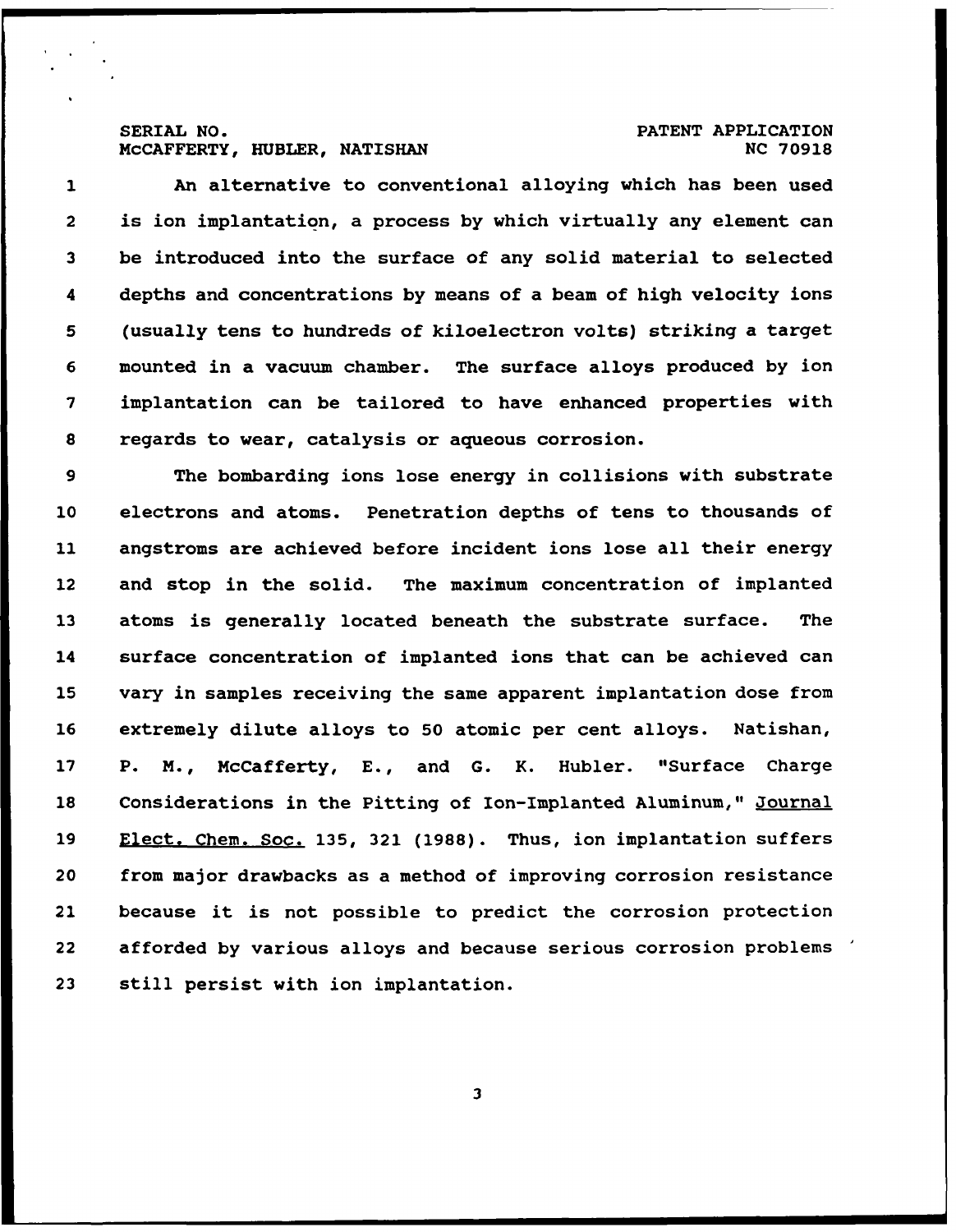## SERIAL NO.<br>McCAFFERTY, HUBLER, NATISHAN **PATENT APPLICATION MCCAFFERTY, HUBLER, NATISHAN**

I i

1 Ion beam mixing has also been used to increase corrosion 2 protection in some metals. Recent studies show, however, that both **3** ion beam mixing and ion implantation produce similar results for 4 palladium-implanted titanium, a self-passivating metal, both 5 reducing corrosion rates by a factor of about 500 - 1000. "Review. **6** Naval Research Laboratory Surface Modification Program: Ion beam 7 and Laser Processing of Metal Surfaces for Improved Corrosion **8** Resistance," Mat. Sci. Engin. **86 (1987) 1-17.** 9 What is needed is a method for improving the corrosion **10** resistance of metals, such as aluminum. To date, no such method **11** exists for metals that are not self-passivating. 12 SUMMARY OF THE **INVENTION 13** Accordingly, it is an object of this invention to improve the 14 corrosion resistance of metals. **15** It is also an object of this invention to inhibit the **16** corrosion of a metal without altering the desired bulk properties **17** of the metal. **18** It is also an object of this invention to provide a method of **19** producing a corrosion resistant metal. 20 These and other objects are accomplished **by** implanting a 21 corrosion-resistant species into the surface of a bulk metal. The 22 selected corrosion-resistant species is implanted into the bulk **23** metal to a depth of at least about **50** angstroms such that the

**4**

24 resulting surface will form an oxide layer. The oxide layer is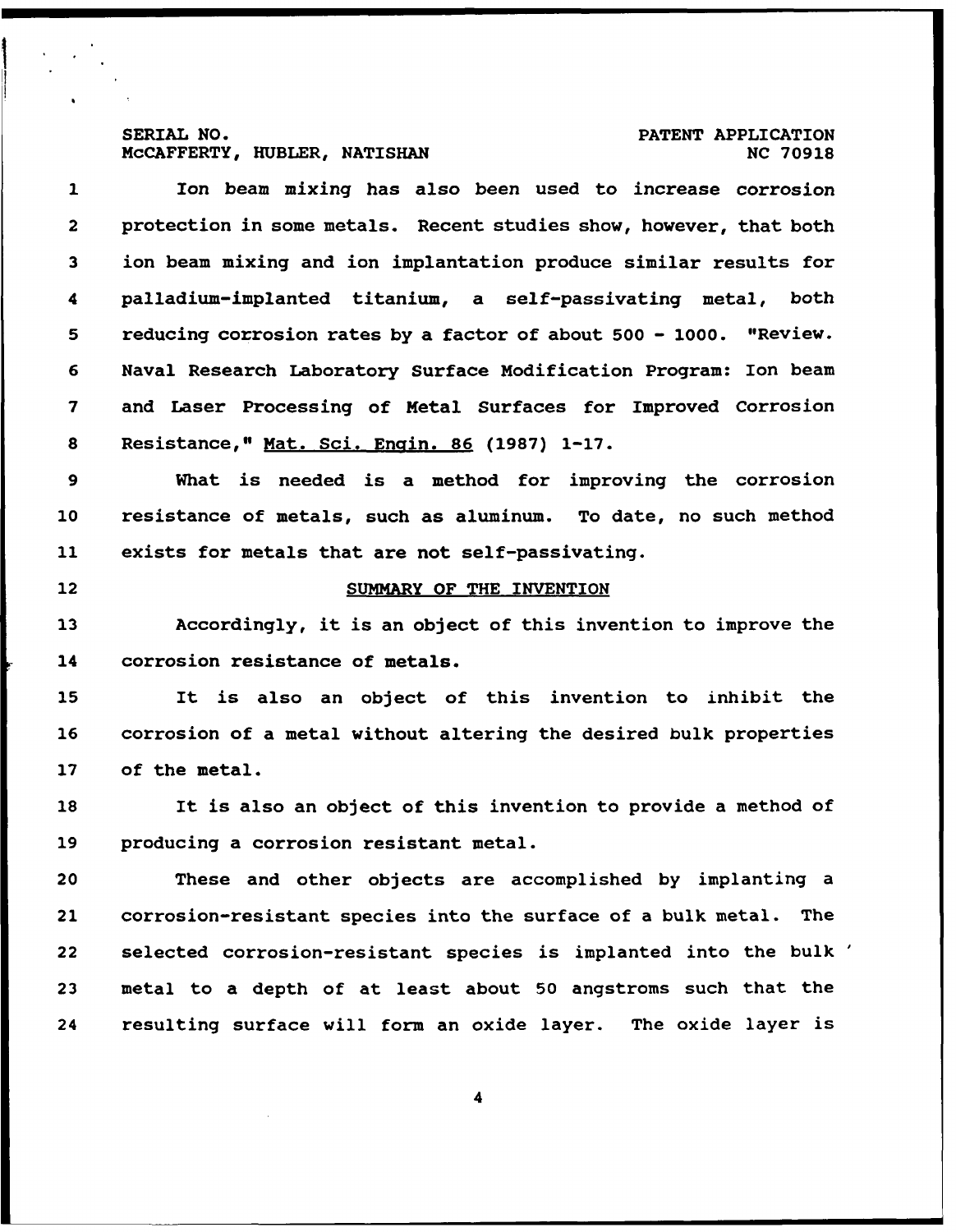SERIAL NO.<br> **MCCAFFERTY, HUBLER, NATISHAN** PATENT APPLICATION<br>
NC 70918 **MCCAFFERTY, HUBLER, NATISHAN** 

1 composed of at least about three percent oxide of the corrosion-2 resistant species.

#### **3** DESCRIPTION OF THE PREFERRED **EMBODIMENT**

4 It has been found that not all corrosion-resistant species 5 implant well into various metal substrates and that not all **6** combinations of species/substrates result in corrosion resistant **7** surfaces. The following table lists the combinations of bulk **8** metals and implanted corrosion-resistant species that would offer **9** sufficient resistance to corrosion when the corrosion attack is **by** 10 anions.

| 11            | <b>SUBSTRATE</b> | <u>IMPLANTED SPECIES</u>            |  |  |
|---------------|------------------|-------------------------------------|--|--|
| $\mathbf{12}$ | Al               | Sb, W, V, Mo, Si, Ta, Nb, Mn,       |  |  |
| 13            |                  | Zr, U, Ru, Ir, Pd, Ti, Pb, Co,      |  |  |
| 14            |                  | $Cr$ , Sn, Sc, Hg, Ce, Pr, Ni, Th,  |  |  |
| 15            |                  | $Fe$ , $Pu$ , $Y$                   |  |  |
| 16            | Fe               | Sb, W, V, Mo, Si, Ta, Nb, Mn,       |  |  |
| 17            |                  | $2r$ , U, Ru, Ir, Pd, Ti, Pb, Co,   |  |  |
| 18            |                  | Cr, Sn, Sc, Hg, Ce, Pr, Ni, Th      |  |  |
| 19            | Mq               | Sb, W, V, Mo, Si, Ta, Nb, Mn,       |  |  |
| 20            |                  | $2r$ , U, Ru, Ir, Pd, Ti, Pb, Co,   |  |  |
| 21            |                  | Cr, Sn, Sc, Hg, Ce, Pr, Ni, Th,     |  |  |
| 22            |                  | Fe, Pu, Y, Al, Bi, Cu, Zn, La,      |  |  |
| 23            |                  | Be, Cd                              |  |  |
| 24            | cu               | Sb, W, V, Mo, Si, Ta, Nb, Mn,       |  |  |
| 25            |                  | Zr, U, Ru, Ir, Pd, Ti, Pb, Co,      |  |  |
| 26            |                  | Cr, Sn, Sc, Hg, Ce, Pr, Ni, Th,     |  |  |
| 27            |                  | Fe, Pu, Y, Al, Bi                   |  |  |
| 28            | Zn               | Sb, W, V, Mo, Si Ta, Nb, Mn, $2r$ , |  |  |
| 29            |                  | U, Ru, Ir, Pd, Ti, Pb, Co, Cr,      |  |  |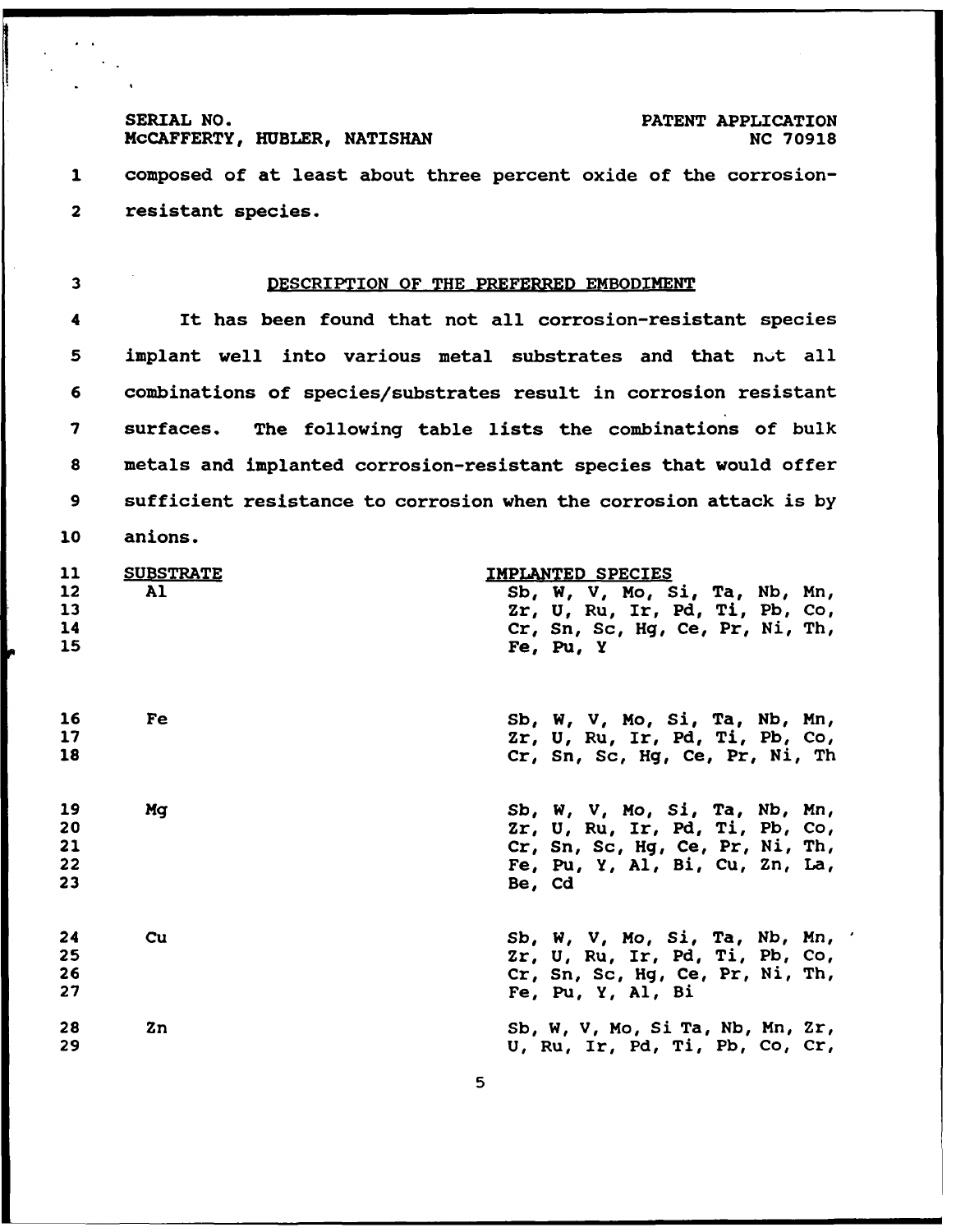SERIAL NO. **PATENT APPLICATION MCCAFFERTY, HUBLER, NATISHAN <b>NC 70918** NC 70918 **1** Sn, Sc, **Hg,** Ce, Pr, Ni, Th, Fe, 2 Pu, Y, **Al,** Bi, Cu **3** In the most preferred embodiment, the substrate is **Al** and the 4 corrosion-resistant species is Mo. **5** The following table lists the combinations of bulk metals and **6** implanted corrosion-resistant species that would offer the most **7** improved resistance to corrosion when the corrosion attack is **by 8** cations. **9 SUBSTRATE 10 IMPLANTED SPECIES 10** Si Ta, **Nb,** Mn, Zr, **U,** Ru, Ir, **Pd, 11** Ti, **Pb,** Co, Cr, Sn, Sc, **Hg,** Ce, 12 Pr, Ni, Th, Fe, Pu, **Y, Al,** Bi, **13** Cu, Zn, La, Be, **Cd, Mg** 14 Ta Mn, Zr, **U,** Ru, Ir, **Pd,** Ti, **Pb, 15** Co, Cr, Sn, Sc, **Hg,** Ce, Pr, Ni, **16** Th, Fe, Pu, Y, **Al,** Bi, Cu, Zn, **17** La, Be, **Cd, Mg 18 Nb** Mn, Zr, **U,** Ru, Ir, **Pd,** Ti, **Pb, 19** Co, Cr, Sn, Sc, **Hg,** Ce, Pr, Ni, 20 Th, Fe, Pu, Y, **Al,** Bi, Cu, Zn, 21 La, Be, **Cd, Mg** 22 Zr **U,** Ru, Ir, **Pd,** Ti, **Pb,** Co, Cr, **23** Sn, Sc, **Hg,** Ce, Pr, Ni, Th, Fe, 24 Pu, Y, **Al,** Bi, Cu, Zn, La, Be, **25 Cd, Mg 26** Sn Sc, **Hg,** Ce, Pr, Ni, Th, Fe, Pu, **27** Y, **Al,** Bi, Cu, Zn, La, Be, **Cd, 28 Mg**

**29** In the most preferred embodiment, the substrate is Si and the

**30** corrosion-resistant species is **Al.**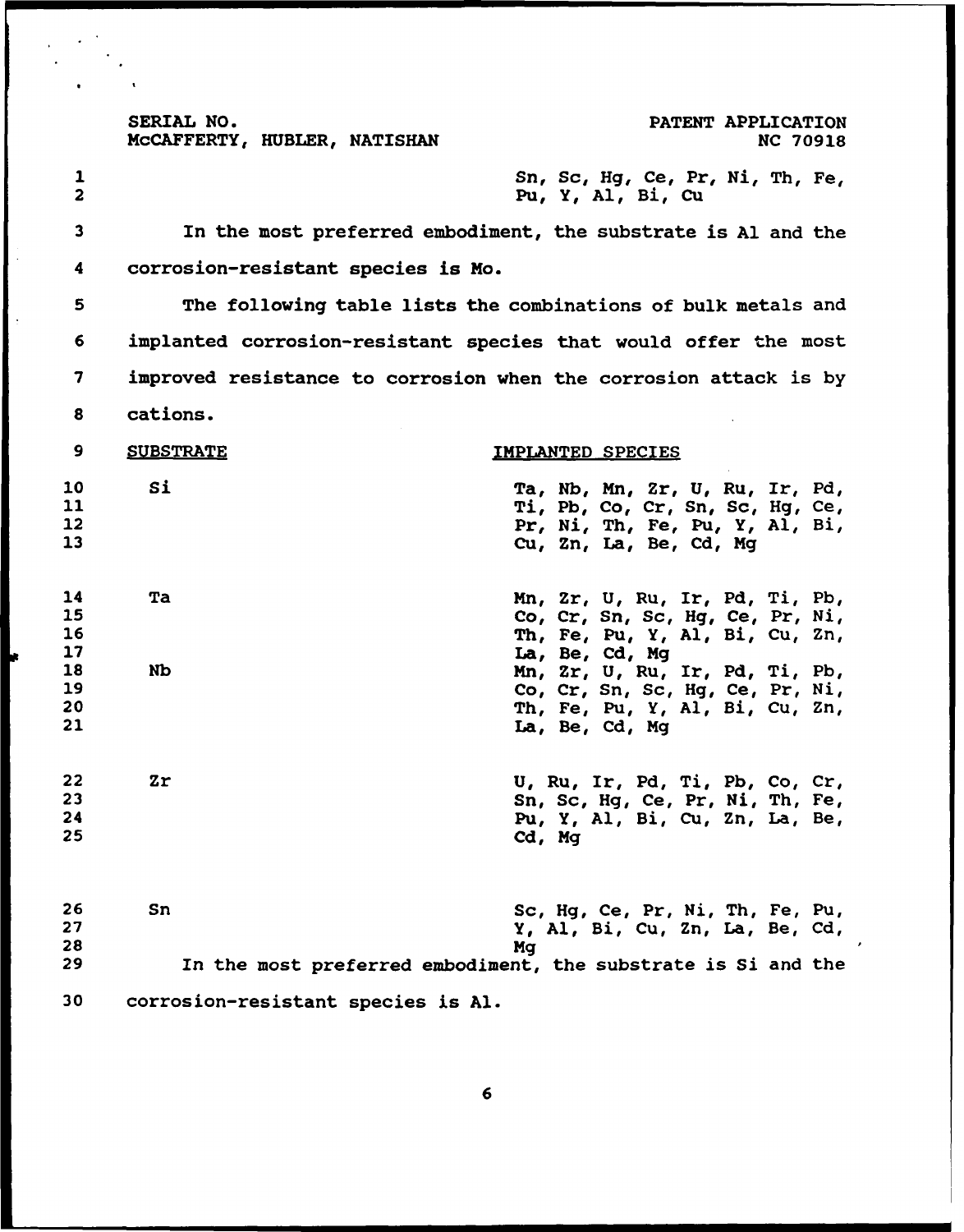### SERIAL NO. **PATENT APPLICATION MCCAFFERTY, HUBLER, NATISHAN 1999 18 NC 70918**

I

1 Whether or not corrosion attack is **by** anions or cations, the 2 bulk metals can be alloys of the above listed substrates. In such **3** a case, the corrosion-resistant species listed would be applicable 4 for the alloys of the named elements. Furthermore, combinations **5** of the corrosion-resistant species may be used for the invention.

It has been found that the above bulk metals do exhibit corrosion resistance to varying degrees. However, the present invention offers a method of improving the corrosion resistance which was previously unattainable.

10 The top **50** angstroms of the metal surface has been found to 11 be important to the continued corrosion resistance of the 12 aforementioned bulk metals. **A** mixture of corrosion-resistant **13** species and bulk metal is formed directly on the surface of the 14 bulk metal to a depth of at least about **50** angstroms. Preferably, **15** the thickness is between about **50** and 10,000 angstroms. The amount **16** of corrosion-reistent species implanted into the bulk metal must **17** be an amount such that an oxide layer will form that is at least **18 3** percent oxide of the corrosion-resistant species. An oxide layer 19 of at least about **3** percent oxide of the corrosion-resistant 20 species and no more than about 95 percent oxide of the corrosion-21 resistant species is preferable, since some corrosion-resistant 22 species, while offering corrosion resistance at these percentages,  $\overline{a}$ **23** may actually encourage corrosion at higher percentages. Most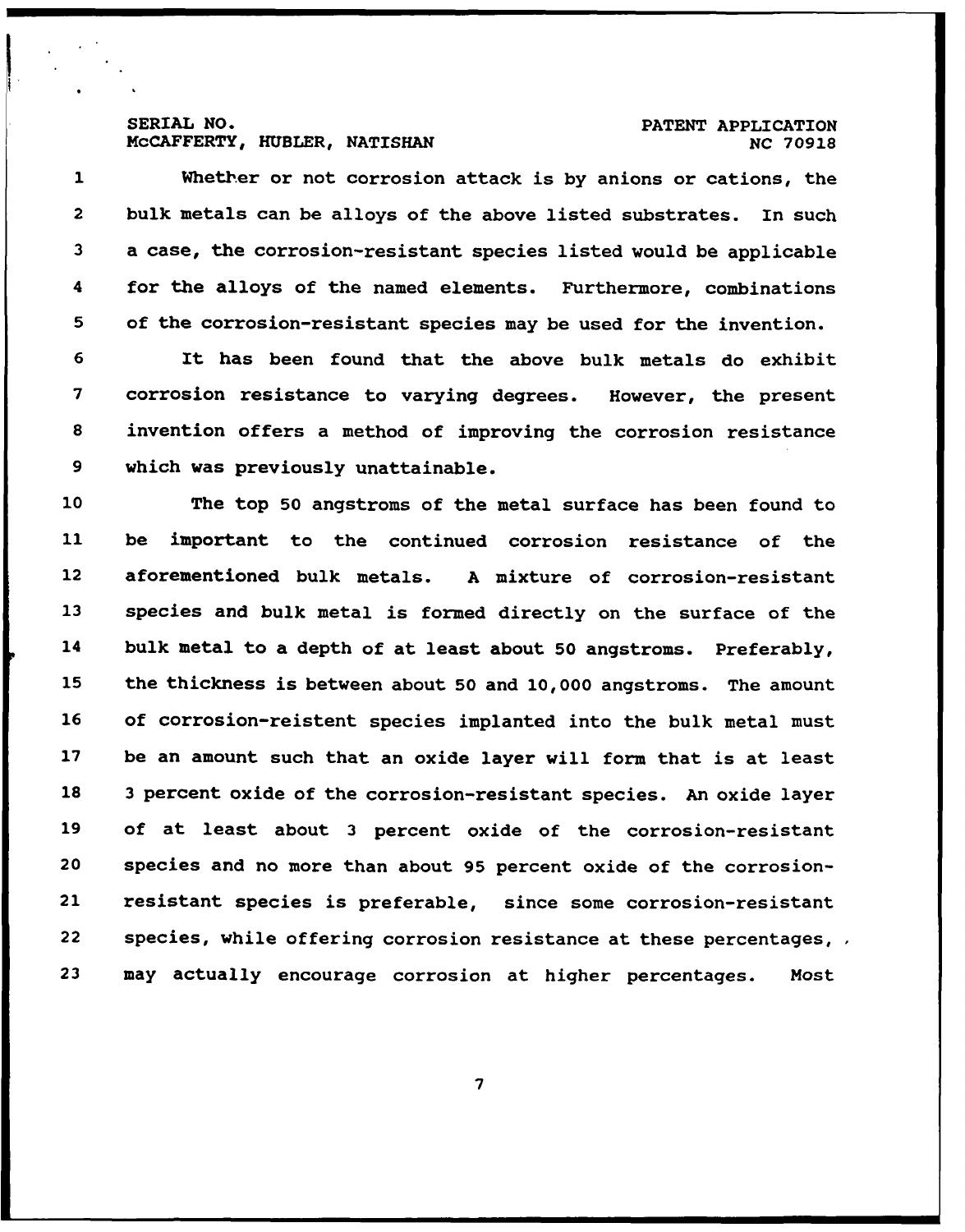# SERIAL **NO. PATENT** APPLICATION

1 preferably, the oxide layer contains from about 5 percent to about 2 50 percent of the oxide of the corrosion-resistant species.

**3** The remaining composition of the layer consists of oxide of 4 the bulk metal. The formation of this oxide layer results in 5 greater corrosion protection for the underlying bulk metal than is 6 available with current methods. Therefore, the amount of 7 corrosion-resistant species implanted into the bulk metal should 8 preferably be an amount such that the oxide layer has an effective 9 amount of oxide of the corrosion-resistant species, an effective **10** amount defined as the amount of oxide giving the corrosion **11** protection afforded by the invention.

12 Any means of implanting the corrosion-resistant species 13 described above into the bulk metal such that a metal surface with 14 the above described properties is formed may be used. The means 15 giving the most consistent results is ion beam mixing. Ion beam 16 mixing is carried out in the following manner.

17 One or more layers of corrosion-resistant species are 18 deposited on the bulk metal, thick enough to form an effective 19 metal surface as described above. If the layer of deposited 20 corrosion-resistant species is too thin, it will not be possible 21 to get a metal surface of proper concentration that will, in turn, 22 form an effective layer of oxide. Therefore, the preferred  $\prime$ **23** thickness of the deposited layer is in the range from about 100A 24 to **300A.** The most preferred thickness of the layer is about **150A.**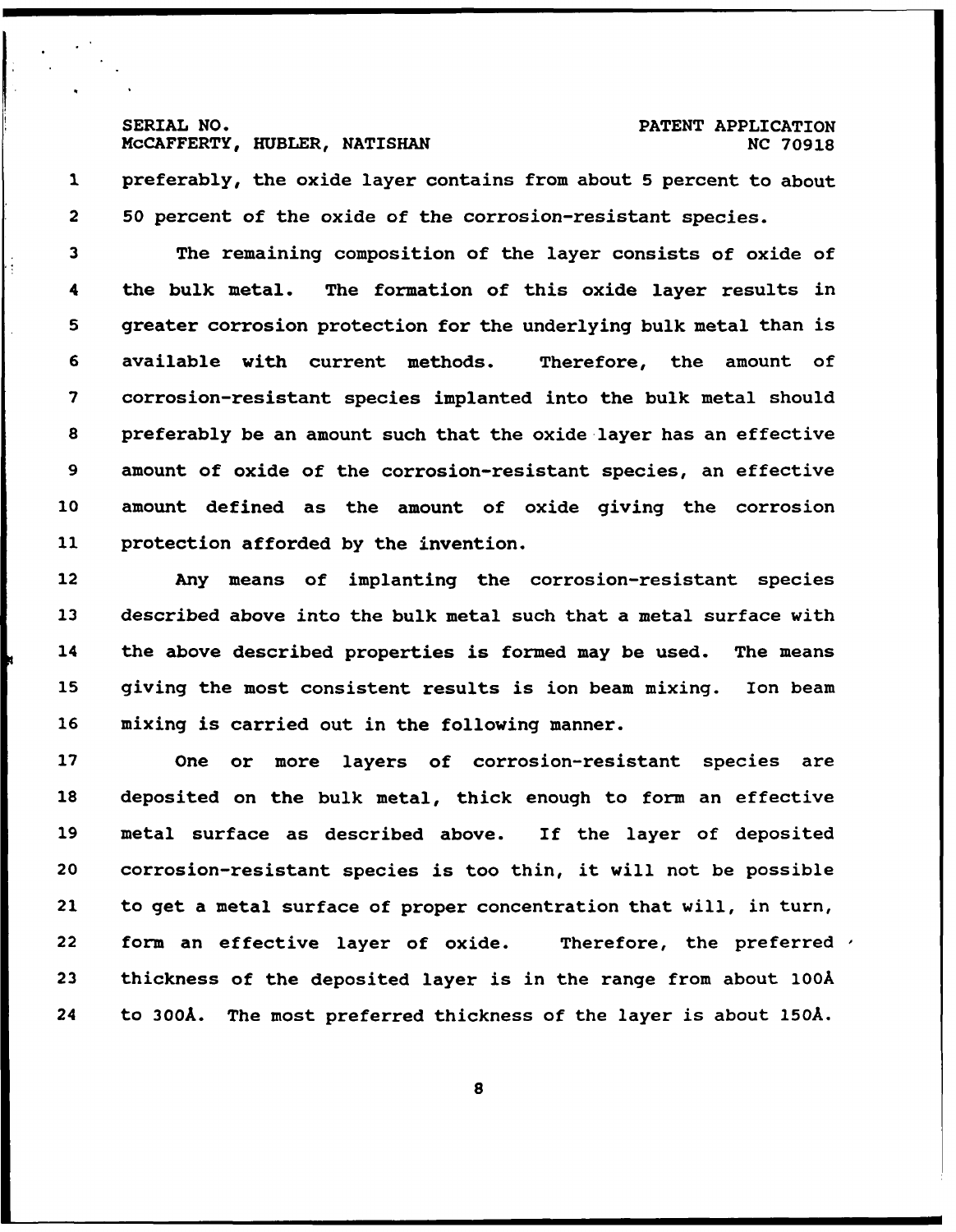# SERIAL **NO. PATENT** APPLICATION

1 It should be noted that more than one layer can be deposited 2 on the bulk metal so that the metal surface need not be a binary **3** mixture. In fact, one can produce a ternary, quartenary, etc. 4 mixture. The corrosion-resistant species described above to be **5** implanted into the substrate can be in any form that will allow **6** the formation of a metal surface with the above described **7** properties on the bulk metal. Preferably, the layer is a sputter-**8** deposited, electrodeposited or evaporated film or an ion implanted **9** layer. Several alternating layers of thin films can be deposited 10 to produce a ternary, quartenary, etc. mixture. These layers may 11 be deposited **by** sputter-deposition, electrodeposition or 12 evaporation.

Any inert or chemically reactive ion can be used as a 14 bombardment agent to ion beam mix the corrosion-resistant species into the bulk metal. The energy can be adjusted according to the molecular weight of the particular ion used and the penetration of 17 the ion into the film and substrate required. Preferably, the energy level is in the range of between about 110 **keV** and **1.8 MeV.**

**19** The ion is selected according to the corrosion application, 20 i.e., so that it should not cause galvanic effects. The ion is 21 selected from rare gases, metals, rare earths, lanthanides and 22 actinides. Preferably, the ion is selected from the group of  $\prime$ **23** argon, xenon, ions of the material of the substrate and ions of the 24 layers of deposited film. Most preferably, the ion is xenon.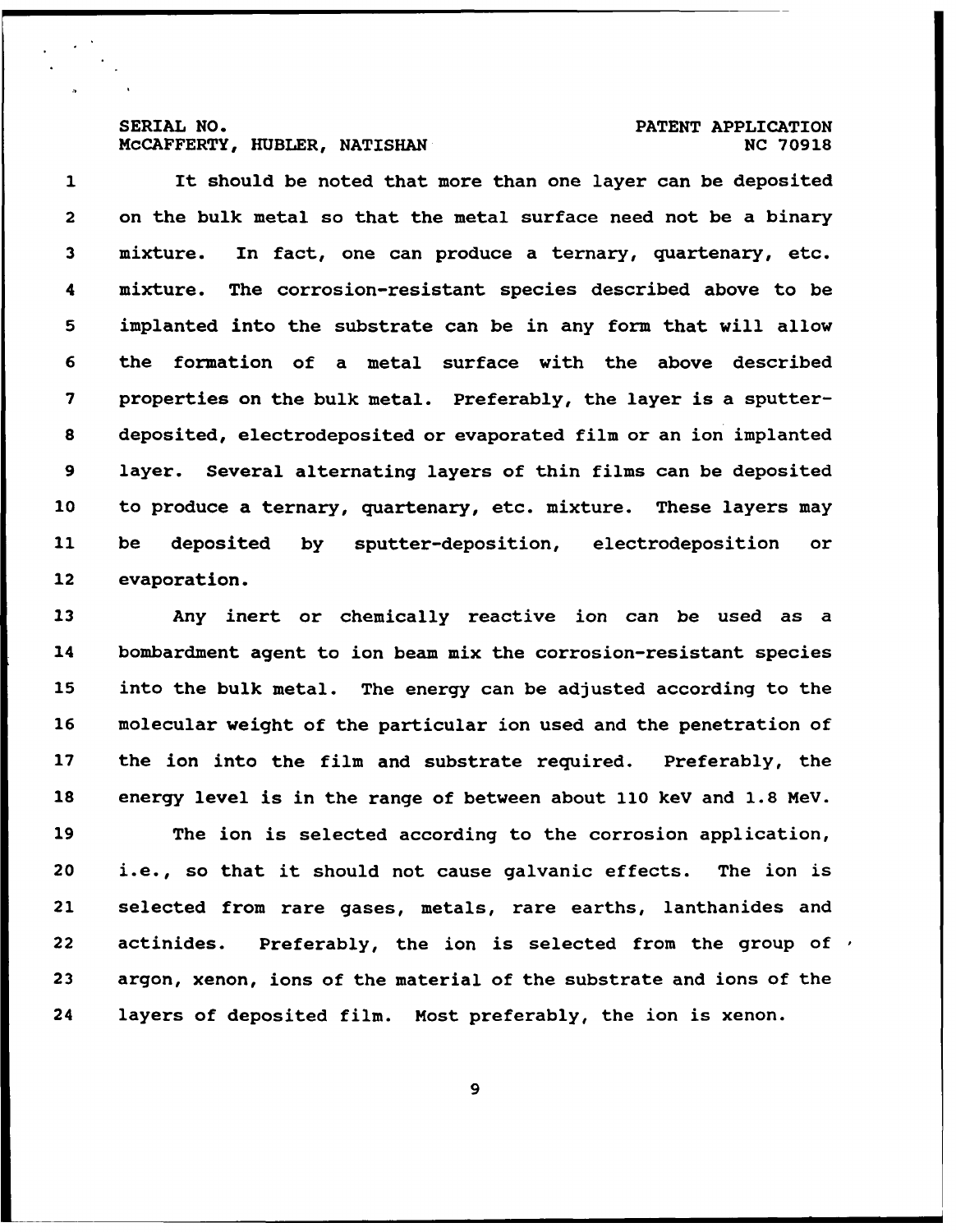# SERIAL NO.<br>McCAFFERTY, HUBLER, NATISHAN **PATENT APPLICATION**

# SERIAL **NO. PATENT** APPLICATION

1 The invention having been generally described, the following 2 examples are given as particular embodiments **of** the invention and **3** to demonstrate the practice and advantages thereof. It is 4 understood that the examples are given **by** way of illustration and **5** are not intended to limit the specification or the claims to follow **6** in any manner.

## 7 EXAMPLE **I**

**8** Aluminum rods approximately 2 cm in diameter were polished, 9 with a final etch polish using 0.06 μm SiO<sub>2</sub> in a basic solution. 10 **A** layer of deposited molybdenum was first produced using two basic 11 methods: **1) by** ion implantation of molybdenum into aluminum, and 12 2) **by** vapor deposition and sputter deposition of **100-300** A thick **13** films of molybdenum. For the ion implantation of Mo, samples were 14 first implanted at **95 keV** followed **by** a second implantation at **25 15** keV. Fluences were of the order of **1016** ions/cm2. Both the Mo-**16** implanted layer and the Mo-deposited film were ion beam mixed into 17 the aluminum using Xe<sup>+</sup>, Xe<sup>++</sup>, Cr<sup>+</sup> or Mo<sup>+</sup> ions at energies ranging **18** from **110 keV** to **1.8 MeV.**

**19** The resulting surface alloys were analyzed **by** Rutherford 20 backscattering spectrometry (RBS) and **by** X-ray photoelectron 21 spectroscopy (XPS) used in conjunction with sputtering techniques. 22 The steady state open circuit corrosion potential was **23** determined in de-aerated 0.1M NaCl for 24 hours. The pitting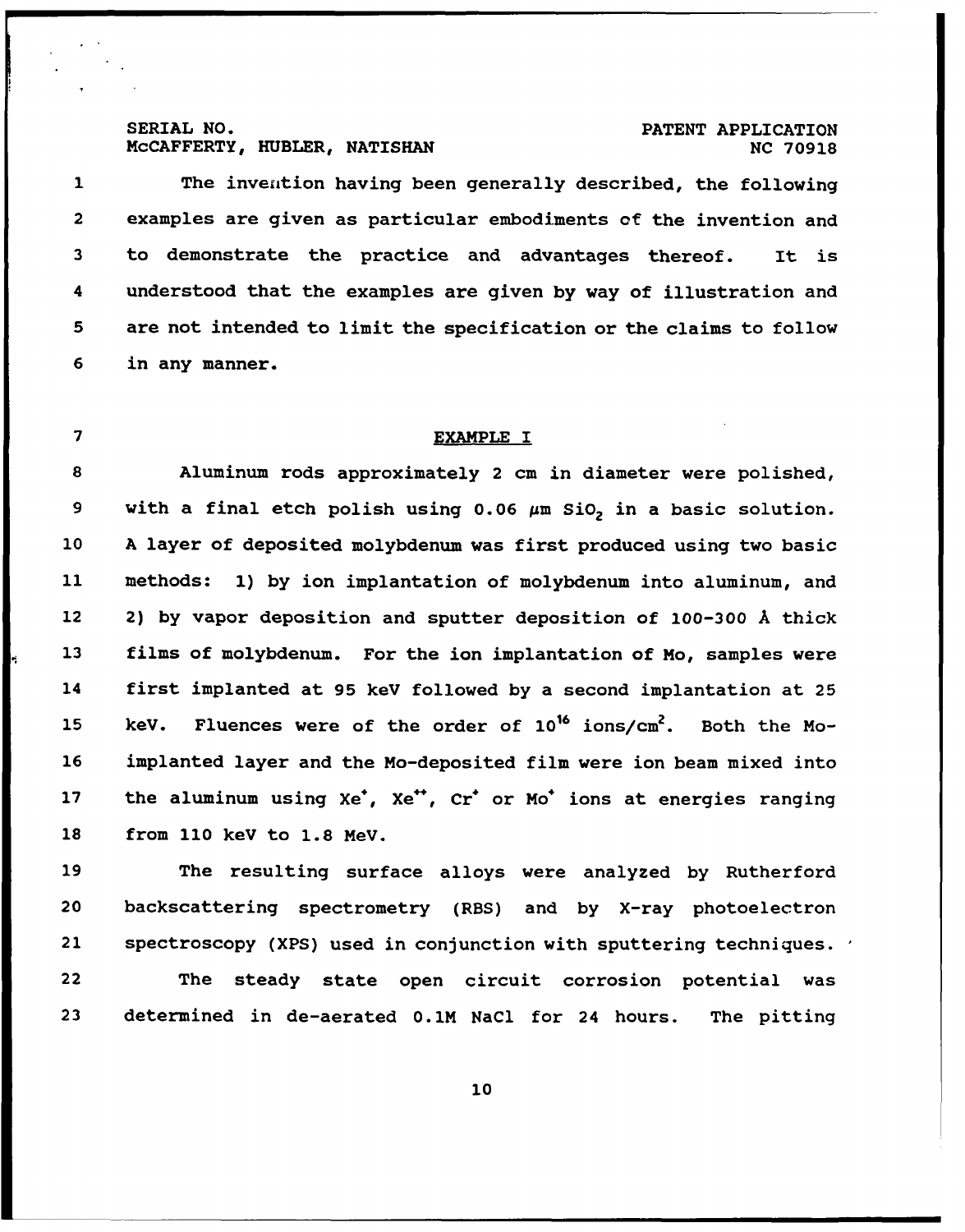# SERIAL **NO.** PATENT APPLICATION

potentials were determined potentiostatically **by** stepping the 2 potential in **25** to **50 mV** increments from the corrosion potential in the anodic direction. Before the onset of pitting, steady state 4 currents at each step were reached in **5** to 20 minutes. But when pitting occurred, the current increased steadily with time at that potential (the "pitting potential") and at more positive potentials. At potentials below (less positive than) the pitting potential, pits do not initiate. Above the pitting potential, pits initiate and grow. Therefore, a higher (more positive) pitting potential represents an improved resistance to pitting attack. 11 The results below show that the various ion beam mixed Mo-Al 12 surface alloys demonstrate an improved resistance to pitting

corrosion.

| 14<br>15       | DEPOSITION                                           | MIXING CONDITIONS | <b>DOSE</b><br>$(x 10^{\circ} \text{ ions/cm})$ | $E_{\text{PI}}(V)$ | $\Delta E_{\text{off}} \star$ (V) |
|----------------|------------------------------------------------------|-------------------|-------------------------------------------------|--------------------|-----------------------------------|
| 16             | <b>None</b>                                          | None              |                                                 | $-0.700$           |                                   |
| 17<br>18<br>19 | Ion<br>implantation**<br>$(20$ atomic $})$           | None              |                                                 | $-0.525$           | $+0.175$                          |
| 20<br>21<br>22 | Ion<br>implantation**<br>$(20$ atomic $})$           | Xe**, 250keV      | 2.5                                             | $-0.400$           | $+0.300$                          |
| 23<br>24<br>25 | Ion<br>implantation**<br>$(20$ atomic $\texttt{\$})$ | Xe**, 1.8MeV      | 2.6                                             | $-0.050$           | $+0.650$                          |
| 26<br>27<br>28 | Vapor<br>deposition<br>(270Å)                        | None              |                                                 | $-0.650$           | $+0.050$                          |

14 DEPOSITION MIXING CONDITIONS **DOSE** IT **M--EIT\*--M**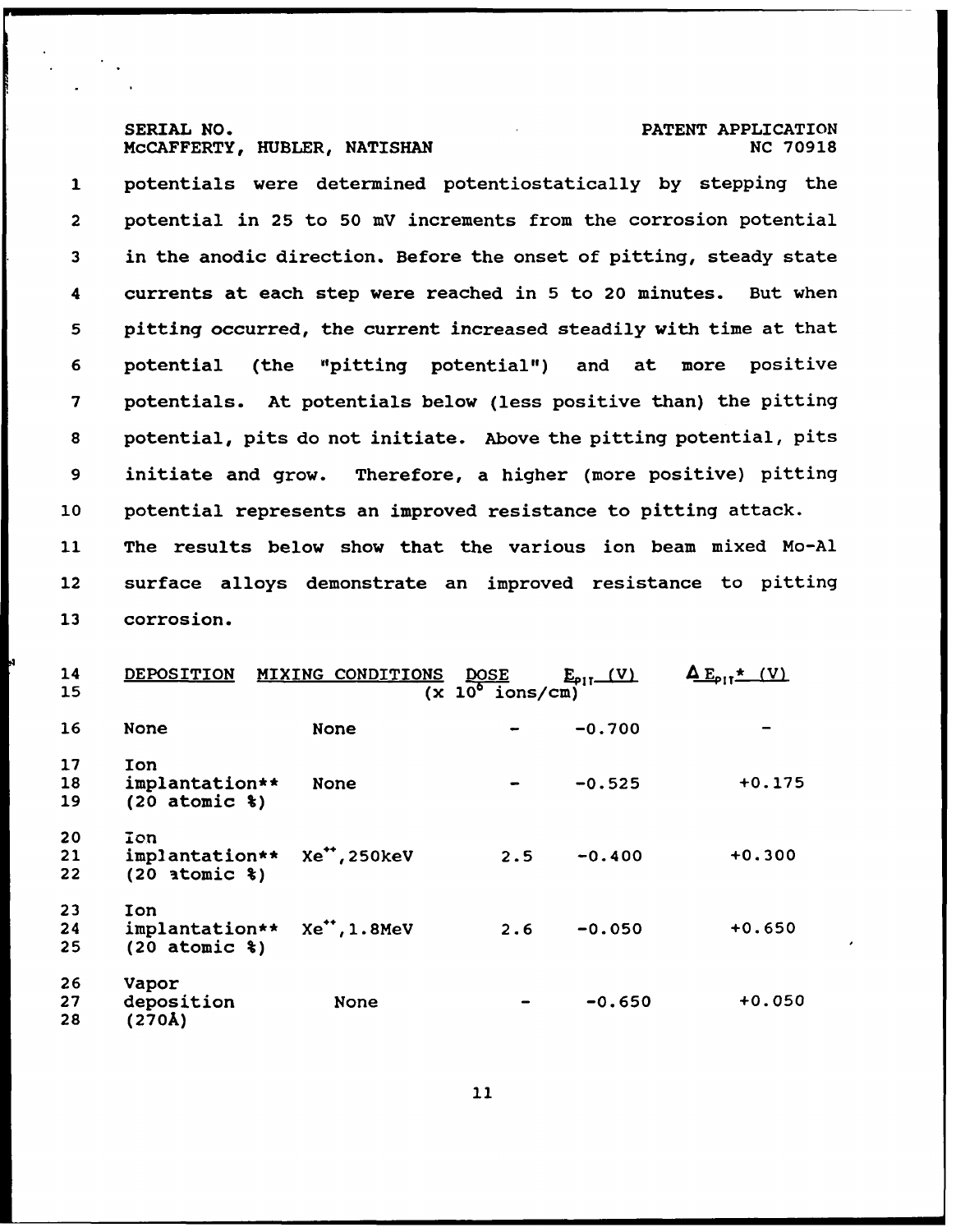|                              | SERIAL NO.<br>MCCAFFERTY,                    | HUBLER, NATISHAN |     |          | PATENT APPLICATION<br><b>NC 70918</b> |
|------------------------------|----------------------------------------------|------------------|-----|----------|---------------------------------------|
| $\overline{\mathbf{2}}$<br>3 | Vapor<br>deposition<br>(300 <sub>A</sub> )   | Xe*, 250keV      | 3.5 | $-0.600$ | $+0.100$                              |
| 4<br>5<br>6                  | Vapor<br>deposition<br>(150 <sub>A</sub> )   | $Cr$ , 110 $keV$ | 3.0 | $-0.050$ | $+0.650$                              |
| 7<br>8<br>9                  | Sputter<br>deposition<br>(100 <sub>A</sub> ) | <b>None</b>      |     | $-0.650$ | $+0.050$                              |
| 10<br>11<br>12               | Sputter<br>deposition<br>100Å)               | Mo, 120keV       | 1.0 | $-0.600$ | $+0.100$                              |

**13** \*Compared to pure, unalloyed aluminum

14 \*\*The actual surface concentration for the Mo-Al implanted samples

**15** was 1-2 atomic percent.

**16** The pitting potentials for the various ion beam mixed Mo-17 al surface alloys were **100** to **650 mV** more positive than that of **18** pure aluminum. Moreover, the pitting potentials of the ion beam **19** mixed surface alloys were also more positive than those for the 20 corresponding unmixed alloys, i.e., either Mo-implanted or Mo-21 coated aluminum.

22 RBS profiles before and after ion beam mixing for the sample 23 **implanted with 20% Mo and then mixed with Xe<sup>\*\*</sup> at 1.8 MeV show that** 24 ion beam mixing causes the Mo to move further into the bulk and **25** also caused an increase in the oxide film thickness. Samples **26** prepared from vapor deposited Mo coatings showed similar results.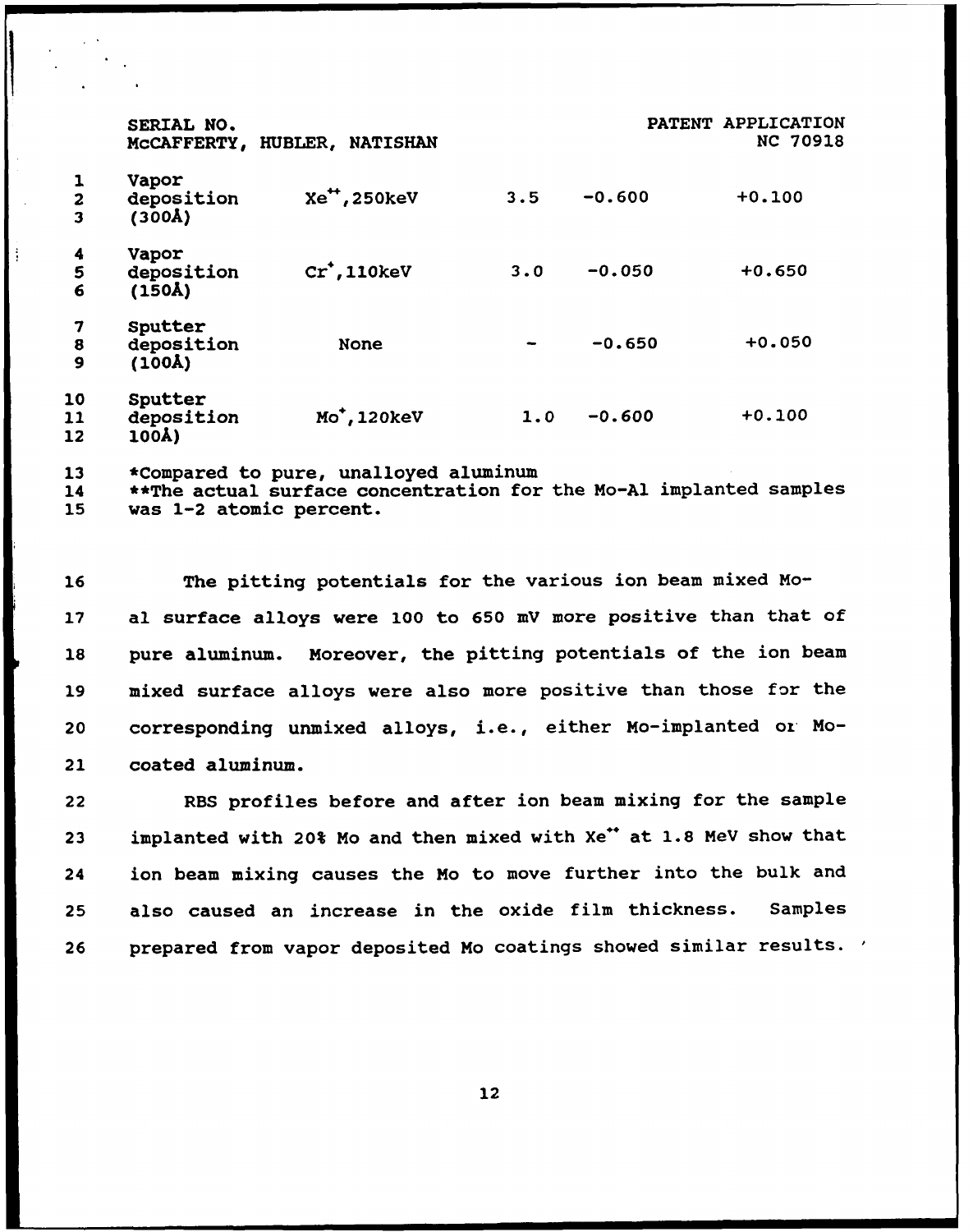SERIAL **NO.** PATENT APPLICATION

#### **1** EXAMPLE II

2 Measurement of oxide film thicknesses before and after ion **3** beam mixing showed that ion beam mixing at moderate to high 4 energies **(0.25-1.8** MeV) produced an increase in the thickness of **5** the aluminum oxide film.

**6** As-polished aluminum, ion-implanted aluminum, and ion-**7** implanted samples that were subsequently ion beam mixed were **8** compared relative to their surface oxygen concentration and their **9** oxide thicknesses. Results for ion implanted samples with nominal 10 surface concentrations of 4 and 12% Mo are also listed. The table 11 shows that the thickness of the oxide films on as-polished aluminum 12 and the as-implanted surface alloys produced at lower doses were **13** similar, but that the oxide film thickened considerably at higher 14 doses. The thickness of the oxide film on a Mo(20)Al surface alloy **15** also increased during ion beam mixing with **250 keV** and **1.8** MeV **16** xenon.

| 17       | SURFACE OXYGEN CONCENTRATIONS AND OXIDE THICKNESSES |                                        |             |                         |
|----------|-----------------------------------------------------|----------------------------------------|-------------|-------------------------|
| 18       |                                                     | 10 <sup>15</sup> ATOMS/CM <sup>2</sup> | $A^{\star}$ | $E_{\text{PI}}$ * * (V) |
| 19       | A1                                                  | 24                                     | 34          |                         |
| 20       | $Mo(4)$ Al                                          | 24                                     | 34          | $+0.140$                |
| 21       | Mo(12)Al                                            | 28                                     | 39          | $+0.155$                |
| 22       | Mo(20)Al                                            | 64                                     | 90          | $+0.175$                |
| 23<br>24 | Mo(20)Al before mixing<br>with 250 KeV Xenon        | 60                                     | 84          | $+0.175$                |
| 25<br>26 | Mo(20) Al after mixing<br>with 250 KeV Xenon        | 71                                     | 99          | $+0.300$                |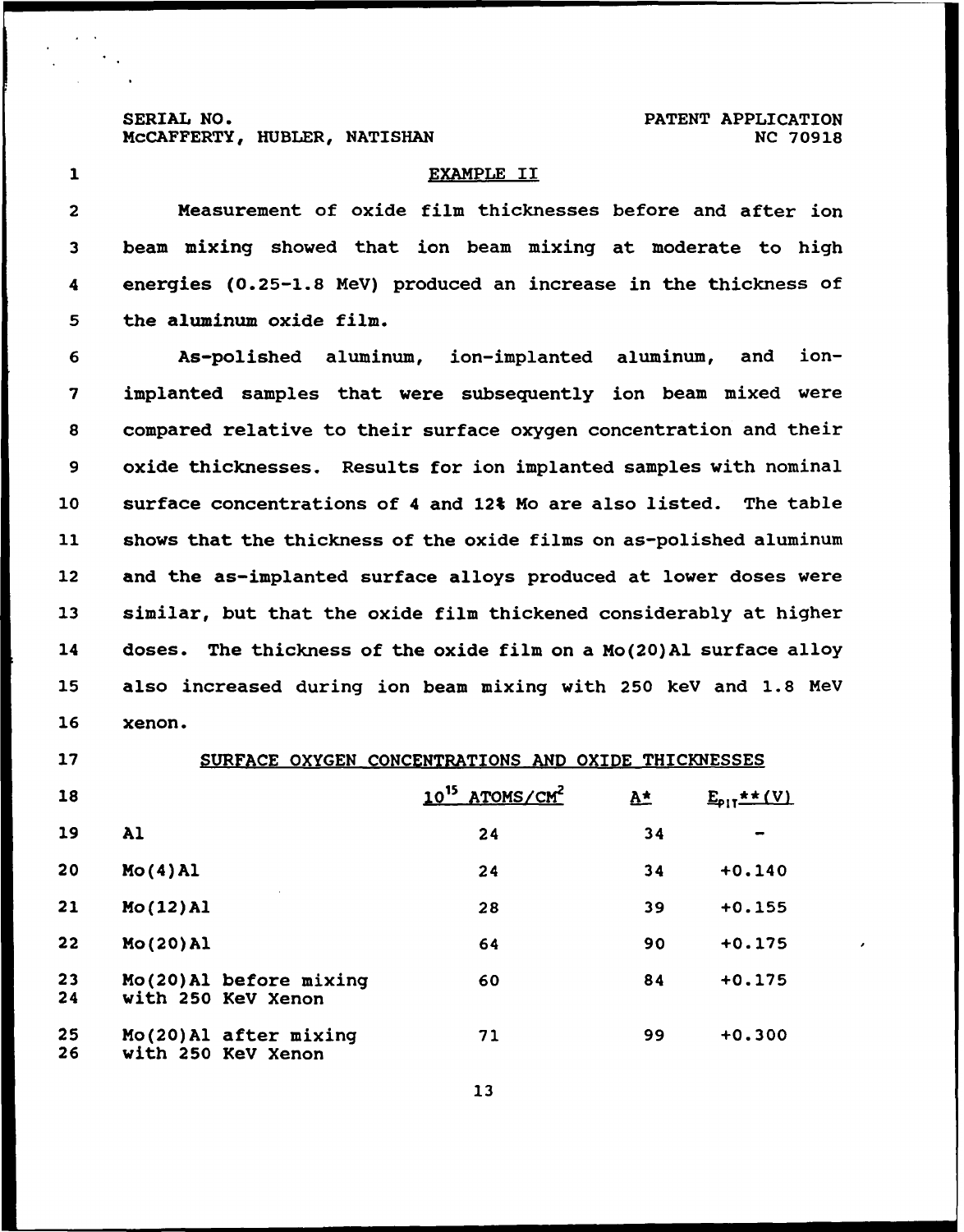|   | SERIAL NO.<br>MCCAFFERTY, HUBLER, NATISHAN                                                          |    |     | PATENT APPLICATION<br><b>NC 70918</b> |
|---|-----------------------------------------------------------------------------------------------------|----|-----|---------------------------------------|
|   | Mo(20) Al before mixing<br>with 1.8 MeV Xenon                                                       | 46 | 64  | $+0.175$                              |
| 4 | Mo(20) Al after mixing<br>with 1.8 MeV Xenon                                                        | 88 | 123 | $+0.650$                              |
|   | *10 x 10 <sup>15</sup> atoms/cm <sup>2</sup> corresponds to 14Å of Al <sub>2</sub> O <sub>3</sub> . |    |     |                                       |

**6** \*\*Compared to pure, unalloyed aluminum

7 Thus, in terms of the effect on oxide film thicknesses, ion **8** beam mixing at high doses comprises an ion beam anodization **9** technique which serves to thicken the oxide film on aluminum 10 without the necessity of conventional chemical or electrochemical 11 treatments in aqueous solutions. **A** nonporous compact film can be 12 produced without contamination from the aqueous solution.

The table shows the largest increases in pitting potential 14 were obtained for the surface alloys prepared **by** ion bean mixing with **0.25** to **1.8** MeV, xenon, i.e., for those surface alloys having the thickened oxide film. These results are unique in that previous work in the literature reports that the pitting potential of aluminum alloys in 0.1M KCl is independent of oxide film thickness for thickness up to 1300 **A** for aluminum alloys anodized **by** conventional techniques employing aqueous solutions **[Z. A.** 21 Foroulis and **M. J.** Thubrikar, **J.** Electrochem. Soc., 122, **1296** 22 **(1975)].**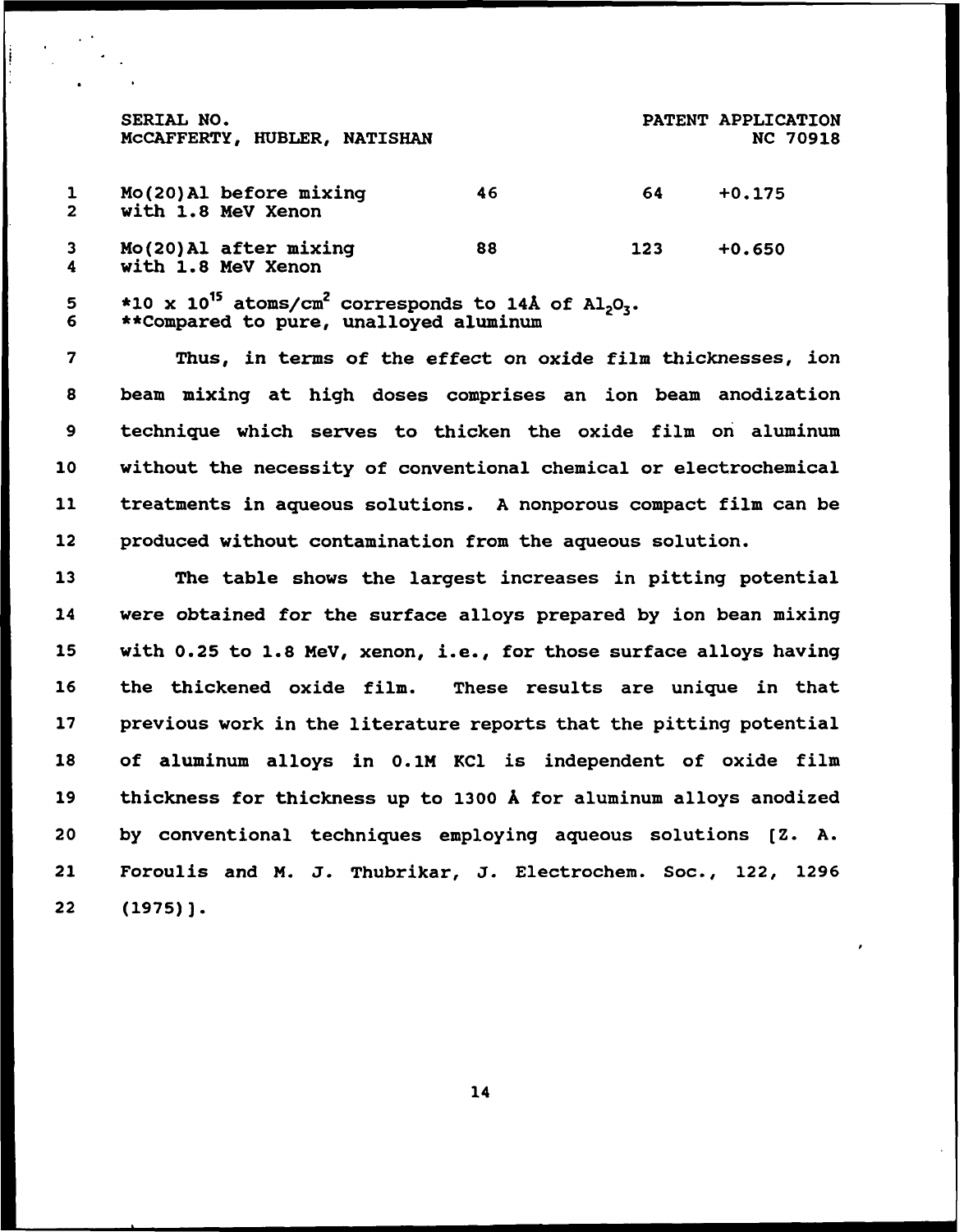SERIAL NO.<br>McCAFFERTY, HUBLER, NATISHAN **PATENT APPLICATION** 

 $\ddot{\phantom{a}}$ 

SERIAL **NO. PATENT** APPLICATION

| $\mathbf{1}$            | EXAMPLE III                                                        |                                                        |                                                              |                                                                    |
|-------------------------|--------------------------------------------------------------------|--------------------------------------------------------|--------------------------------------------------------------|--------------------------------------------------------------------|
| $\overline{\mathbf{2}}$ |                                                                    |                                                        |                                                              | Ion beam mixed binary Cr-Al surface alloys having improved         |
| 3                       |                                                                    | resistance to pitting attack were produced as follows. |                                                              | The                                                                |
| 4                       |                                                                    | aluminum substrate was prepared as described           |                                                              | in Example<br>I.                                                   |
| 5                       |                                                                    |                                                        |                                                              | Chromium films were prepared by sputter cleaning the aluminum      |
| 6                       |                                                                    |                                                        |                                                              | substrate with argon ions and then by sputter depositing 100 Å of  |
| 7                       |                                                                    |                                                        |                                                              | Cr onto the substrate. The sample was then ion beam mixed using    |
| 8                       |                                                                    | the conditions listed below.                           |                                                              |                                                                    |
| 9<br>10                 | DEPOSITION                                                         | <b>MIXING CONDITIONS</b>                               | $\frac{\text{DOSES}}{(\text{x } 10^{16} \text{ ions/cm}^2)}$ | $4E_{\text{p1}}$ *<br>$E_{\text{p}11}$<br>(V)<br>(V)               |
| 11                      | <b>None</b>                                                        | <b>None</b>                                            |                                                              | $-0.700$                                                           |
| 12<br>13<br>14          | Sputter<br>deposition<br>Cr(100Å)                                  | <b>None</b>                                            |                                                              | -0.600<br>$+0.100$                                                 |
| 15<br>16<br>17          | Sputter<br>deposition<br>$Cr(100\text{\AA})$                       | $cr'$ , 120 keV                                        | $\mathbf{1}$                                                 | $+0.125$<br>$-0.575$                                               |
| 18                      |                                                                    | *Compared to pure, unalloyed aluminum.                 |                                                              |                                                                    |
| 19                      | The pitting potential for the Cr-Al ion beam mixed surface         |                                                        |                                                              |                                                                    |
| 20                      |                                                                    |                                                        |                                                              | alloy was 0.125 V higher than that of pure Al and 0.025 V higher   |
| 21                      |                                                                    |                                                        |                                                              | than for the sample which contained a sputter deposited Cr coating |
| 22                      | which was not ion beam mixed. In addition, the Cr-Al surface alloy |                                                        |                                                              |                                                                    |
| 23                      |                                                                    |                                                        |                                                              | retains the advantage of obviating adhesion problems associated    |
| 24                      | with coatings.                                                     |                                                        |                                                              |                                                                    |
|                         |                                                                    |                                                        |                                                              |                                                                    |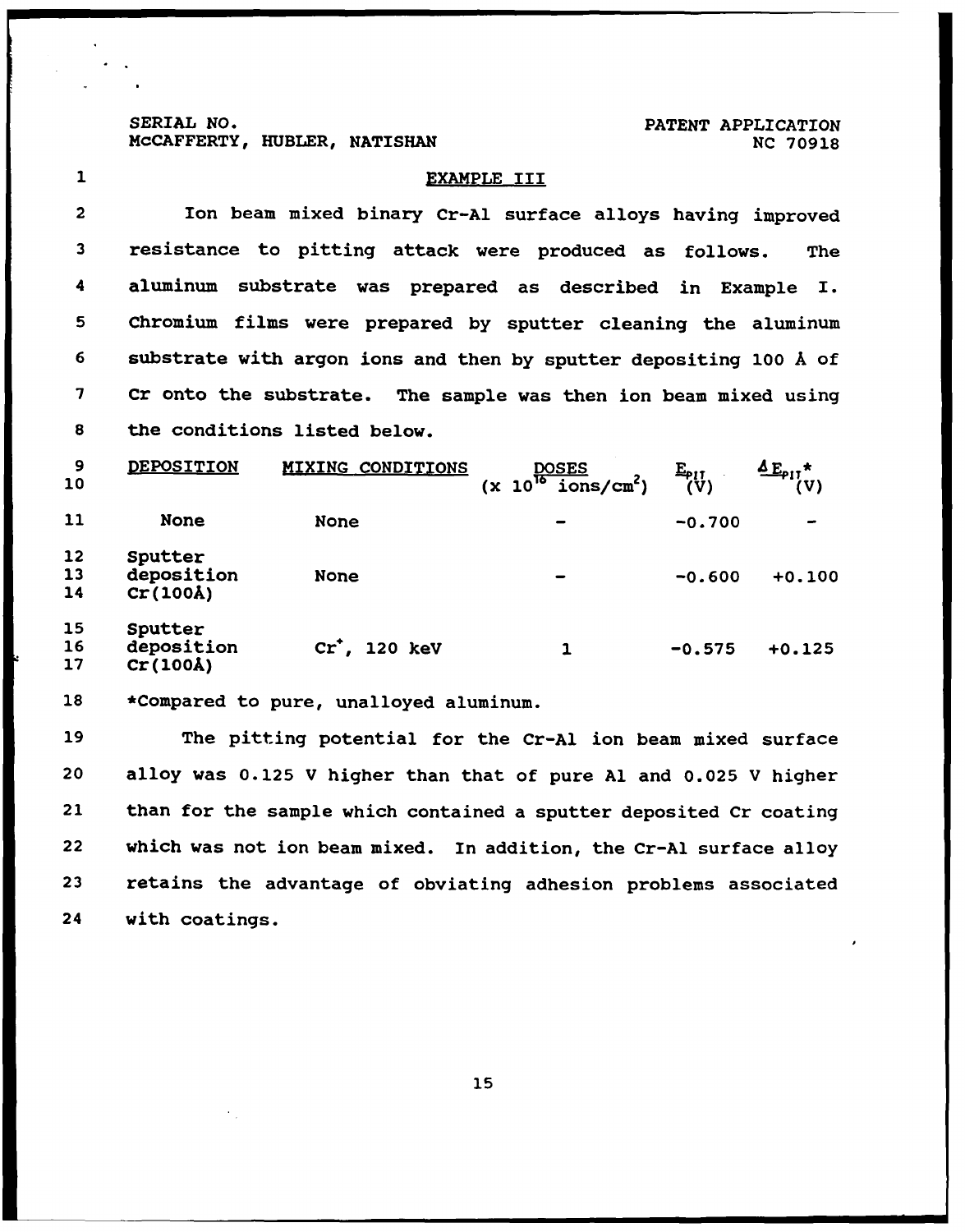SERIAL **NO.** PATENT APPLICATION

# 1 EXAMPLE IV 2 Ion beam mixed ternary Mo-Cr-Al surface alloys having improved **3** resistance to pitting attack were produced as follows. The 4 aluminum substrate was prepared as described in Example I. **5** Chromium and molybdenum films were prepared **by** sputter cleaning the **6** surface on an aluminum substrate, and sputter depositing **1OOA** of **7** molybdenum and then **100 A** of chromium onto the substrate. The **8** sample was then ion beam mixed using the conditions described **9** below. 10 DEPOSITION MIXING\_CONDITIONS DOSES  $E_{\rho\text{11}}$   $\Delta E_{\rho\text{11}}\star$   $(\text{x 10}^{10} \text{ ions/cm}^2)$   $(\text{V})$   $(\text{V})$ 12 None None **-0.700 - 13** Ion 14 implantation None **-0.585 0.115 15** Cr(12a/o)+Mo(4a/o) **16** Sputter **17** deposition None **-0.600 +0.100 18** Cr(lOOA)+Mo(lOOA) **19** Sputter 20 deposition Cr , 120 **keV** 1 **-0.575 +0.125**

21 Cr(lOOA)+Mo(100A)

22 \*Compared to pure, unalloyed aluminum.

The pitting potential of the Mo-Cr-Al ion beam mixed surface 24 alloy was 0.100 V higher than pure **Al, 0.025** V higher than **Al** with a sputter deposited coating of Cr and Mo, and comparable to that of a Cr-Mo-Al surface alloy prepared **by** ion implantation. Both the ion implanted and ion beam mixed surface alloys carry the advantage of precluding adhesion problems associated with coatings.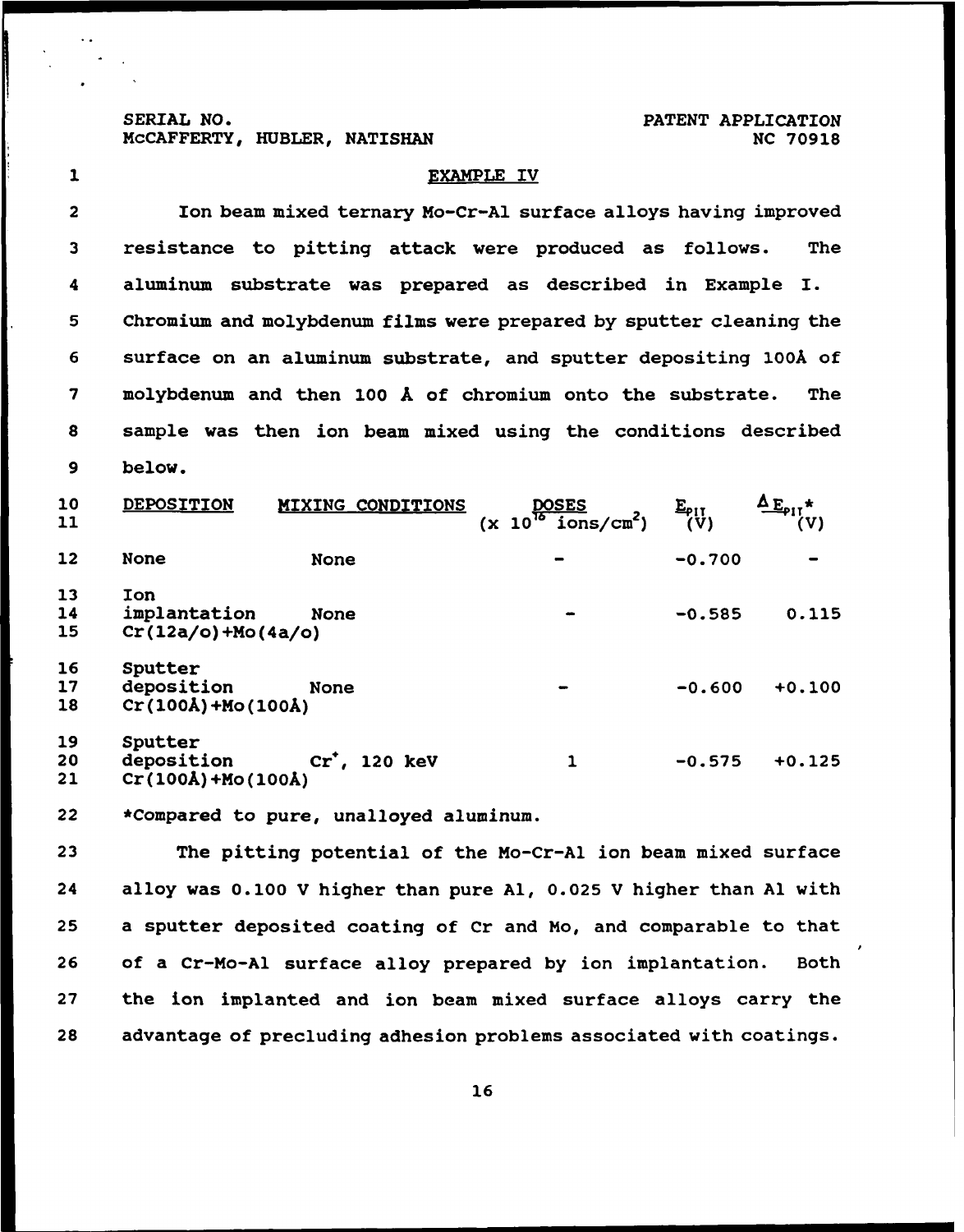**MCCAFFERTY, HUBLER, NATISHAN <b>NC 70918** NC 70918

SERIAL **NO. PATENT** APPLICATION

#### **1** EXAMPLE V

2 Titanium-iron surface alloys were prepared in which the **3** alloying element (titanium) having an oxide of the lower **pH** of zero 4 charge was ion beam mixed into the substrate (iron) having an oxide **5** of a higher **pH** of zero charge.

Iron rods approximately **1.5** cm in diameter and 1 cm thick were vacuum mounted in epoxy and the exposed face polished through a series of papers prior to a final polish with **#6** diamond paste. The Ti-Fe surface alloy was prepared **by** evaporating 200 A of Ti 10 onto the Fe substrate followed **by** ion implantation with **300 keY** Xe\* 11 at a fluence of **8** x 1015 ions/cm.

12 Anodic polarization curves of pure Fe, pure Ti and ion beam 13 **mixed Ti-Fe were determined in de-aerated 0.1M NaCl at 25°C after** 14 steady state corrosion potentials had been first established (20 **15** hours immersion).

**16** The results show that an implanted alloy layer at least about 17 **70** angstroms deep provides a reduction in the anodic dissolution **18** rate at lower overpotentials (i.e., the anodic dissolution rate is **19** reduced **by** 1/100 to 1/10 at overpotentials of **0.30** V or less) but 20 at higher overpotentials both ion beam mixed Fe-Ti and pure Fe 21 display high anodic rates which are under diffusion control. Thus, 22 the specific use of ion beam mixing of the low pH<sub>oze</sub> oxide forming, **<sup>23</sup>**element into Fe provided an improvement in 0.1M NaCl for potentials 24 at or near the open circuit corrosion potential.